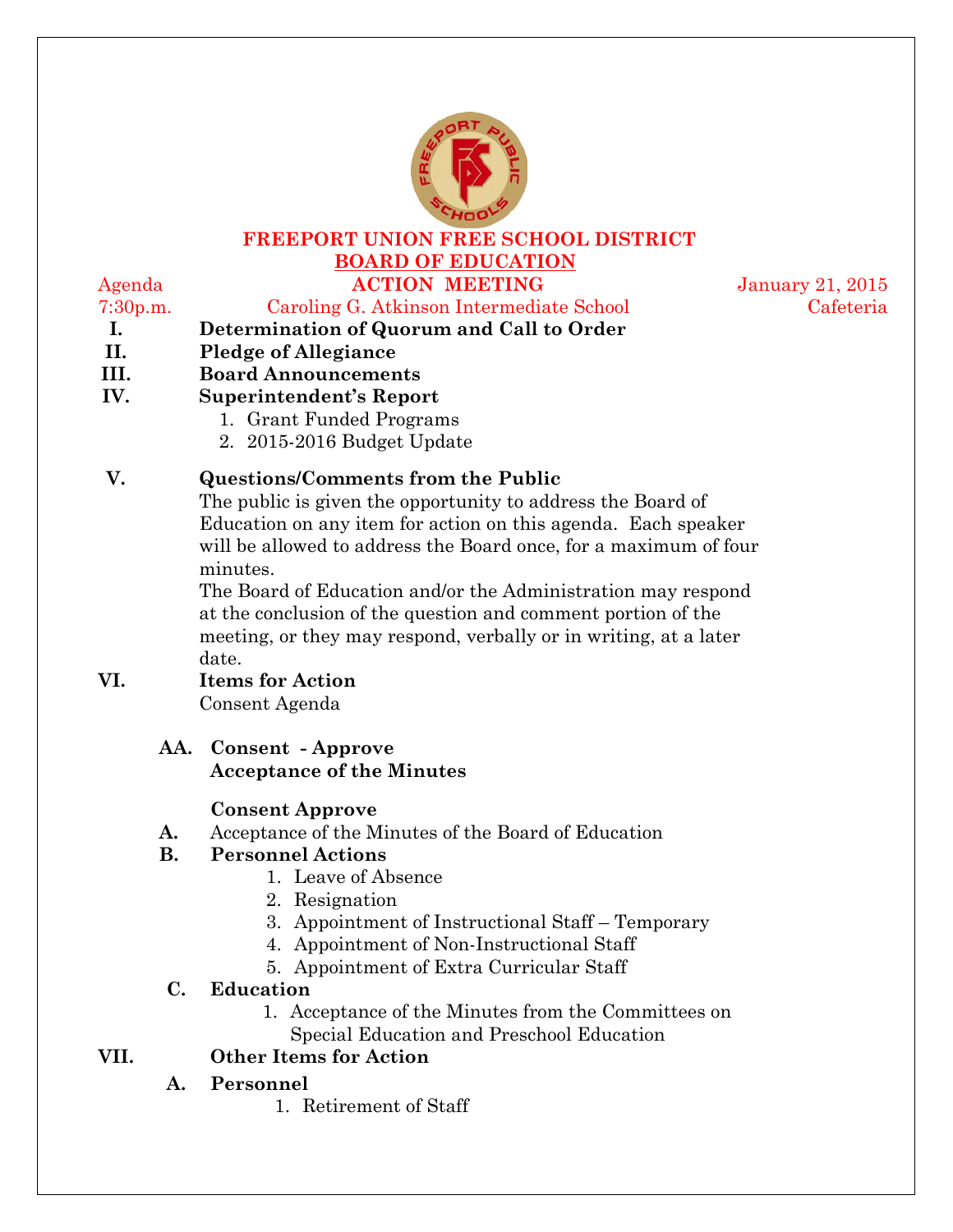*Freeport Union Free School District Board of Education January 21, 2015*

#### **B. Education**

- 1. Establishment of the Annual Meeting
- 2. Approval of Consultants
- 3. Approval of Student Travel
- **4.** Approval of Student Travel

#### **C. Finance**

**1.** Budget Transfer – General Fund

# **D. Other Reports to the Board**

- 1. Treasurer's Report
- 2. High School Funds Report
- 3. Budget Transfer Report

#### **VIII. Questions/Comments from the Public on Other Topics**

At this time, the public is given the opportunity to address the Board of Education on any topic. Each speaker will be allowed to address the Board once, for a maximum of **four** minutes.

The Board of Education and/or the Administration may respond at the conclusion of the question and comment portion of the meeting, or they may respond, in writing, at a later date.

**IX. Board Comments**

#### **X. Superintendent Comments**

#### **XI. Adjournment**

#### **XII. Next Meeting**

The next proposed meeting of the Board of Education will be held on February 4, 2015 at Caroline G. Atkinson School. All meetings begin at 7:30 p.m. unless otherwise noted. Register to vote: Monday through Friday between 8:30 a.m. and 3:30 p.m. at the Administration Building, 235 N. Ocean Avenue.

**Visit our website at [www.freeportschools.org](http://www.freeportschools.org/)**

#### **Acceptance of the Minutes**

**BE IT RESOLVED** that the Board of Education of the Freeport Union Free School District hereby accepts the minutes of the following meetings as written: December 17, 2014; January 7, 2014.

#### **Leave of Absence**

**BE IT RESOLVED**, that the Board of Education of the Freeport Union Free School District hereby grants a request for leave of absence as listed below: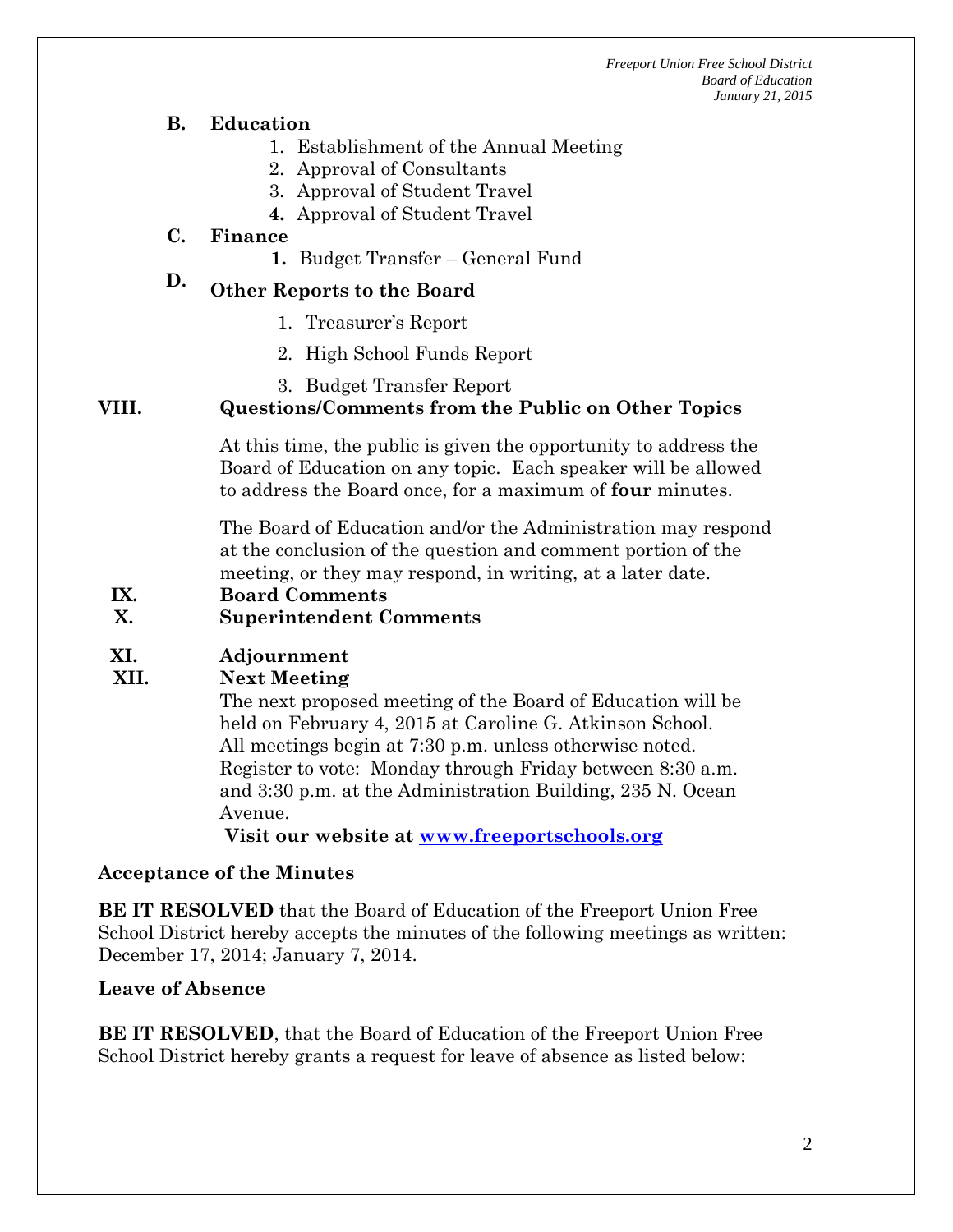**Ana Bernal,** Cleaner, effective December 2, 2014 through June 30, 2015, unpaid LOA for illness under FMLA.

**Michele Mars,** Senior Clerk Typist, effective January 6, 2015 through June 30, 2015, unpaid LOA for health reasons.

**Christina Schwarz**, Elementary Teacher, effective February 2, 2015 through June 30, 2015, unpaid LOA for childcare.

**Carla Sasso,** Elementary Teacher, effective January 4, 2015 through June 30, 2015, unpaid LOA for health reasons.

**Gina Rocker,** Elementary Teacher, effective January 4, 2015 through February 1, 2015, unpaid LOA for health reasons.

**Maria Garcia,** Cleaner, effective January 4, 2015 through February 1, 2015, unpaid LOA for health reasons.

**Carol Nelson**, part-time Teaching Assistant, effective January 4, 2015 through January 11, 2015, unpaid LOA for illness under FMLA.

**Sharon Ferriso**, Special Education Teacher, effective March 2, 2015 through March 8, 2015, unpaid LOA for FMLA and childcare.

# **Resignation of Staff**

**BE IT RESOLVED**, that the Board of Education of the Freeport Union Free School District hereby accepts the letter(s) of resignation from the following staff member(s) as listed below:

**Katherine Quelix,** full-time Teaching Assistant, effective December 19, 2014, for personal reasons.

# **Appointment of Instructional Staff - Temporary**

**BE IT RESOLVED**, that the Board of Education of the Freeport Union Free School District, upon the recommendation of the Superintendent, hereby appoints the individuals listed in the following Appointment of Staff Report - Temporary, in accordance with the rules of the Board of Regents. These individuals shall possess appropriate certification allowing them to serve as teachers in the public schools of New York.

**Thomas Braunstein,** Permanent Substitute, a temporary appointment effective January 23, 2015 through June 26, 2015, compensation will be at the Substitute Pay Rate of \$125 per day. Assignment: Dodd.

# **Appointment of Staff-Non-Instructional**

**BE IT RESOLVED**, that the Board of Education of the Freeport Union Free School District hereby appoints the individuals as listed, in accordance with Civil Service Rules and Regulations.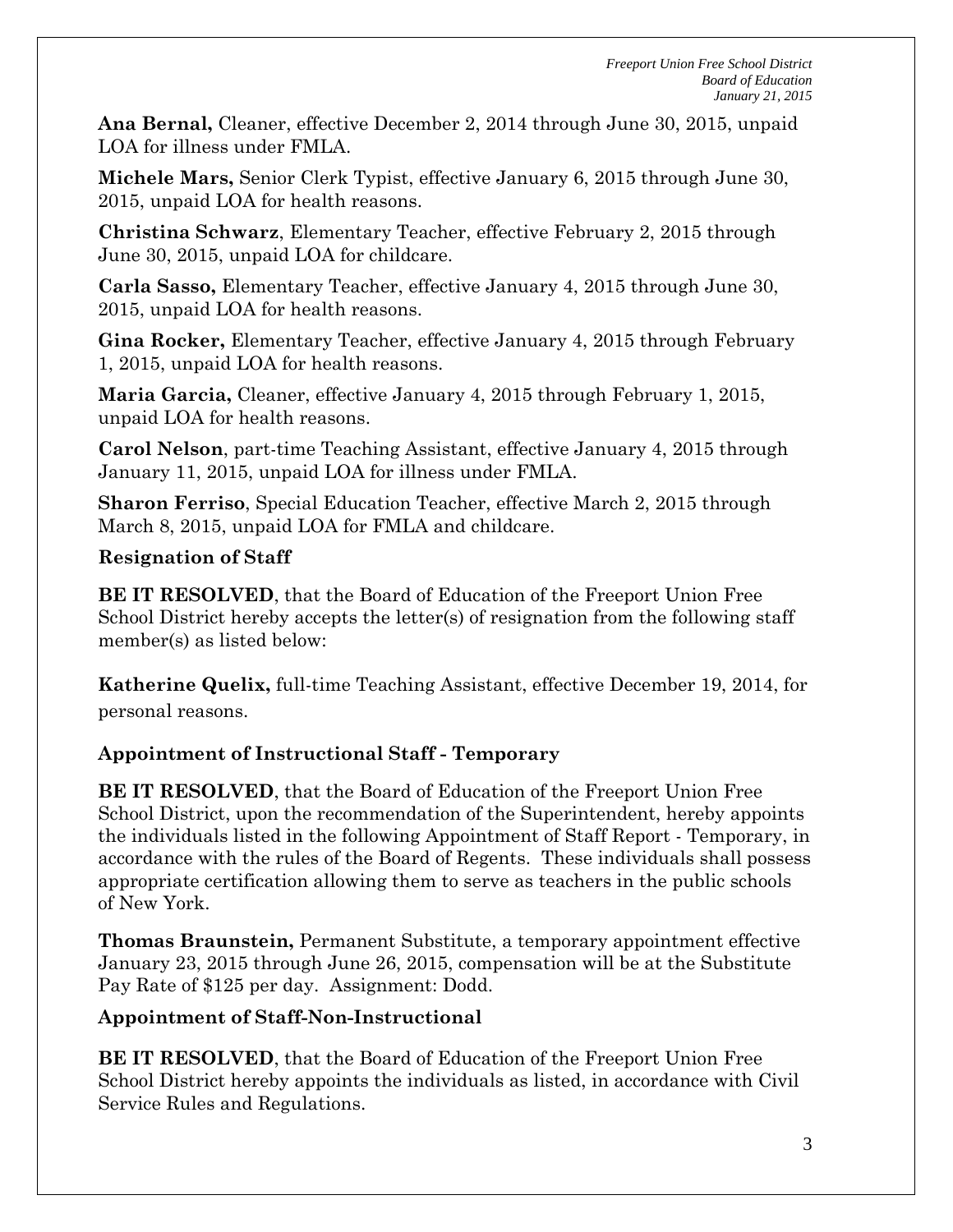*Freeport Union Free School District Board of Education January 21, 2015*

**Mukesh Nanhoo**, Cleaner (10 month), (Henry Abma, resigned)), a probationary appointment effective January 14, 2015 for a period of 26 weeks upon Civil Service approval. Compensation for this position shall be according to the Custodial Salary Schedule at \$19,734, assignment: New Visions.

# **Appointment of Extra Curricular Staff**

**BE IT RESOLVED,** that the Board of Education of the Freeport Union Free School District, upon the recommendation of the Superintendent, hereby appoints the following individuals as Supervisors for 2014-2015 School Year:

#### **21ST CENTURY COMMUNITY LEARNING CENTERS AFTER SCHOOL ACADEMIES**

| ---<br>New.<br><b>ISIONS</b>                        |             |                             |  |  |
|-----------------------------------------------------|-------------|-----------------------------|--|--|
| $\sim$ $\sim$ $\sim$ $\sim$<br>Asher<br><b>TTTT</b> | 0.70C<br>∠⊾ | m<br>'eaching'<br>Assistant |  |  |

#### **CSE/CPSE Minutes**

**BE IT RESOLVED,** that the Board of Education of the Freeport Union Free School District hereby accepts the minutes of the meetings of the Committees on Special Education and Preschool Special Education for the following dates: November 18, 26, 2014; December 3, 4, 9, 10, 11, 12, 15, 16, 17, 18, 19, 20, 2014; January 6, 7, 8, 9, 12, 2015

#### **Retirement of Staff**

**BE IT RESOLVED,** that the Board of Education of the Freeport Union Free School District hereby accepts the letter of resignation for the purpose of retirement from the following staff member as listed:

**Dawn Schlich**, Math Teacher on Special Assignment, effective, close of business March 1, 2015, after serving the children of Freeport for more than 28 years.

**Edward Donohoe**, Principal Clerk, effective, close of business January 30, 2015, after serving the children of Freeport for more than 11 years.

Patricia Bennett, Food Service Worker, effective, close of business June 30, 2015, after serving the children of Freeport for more than 30 years.

**Sila Nunez,** Food Service Helper, effective close of business April 20, 2015, after serving the children of Freeport for more than 12 years.

### **Establishment of the Annual Meeting, the Budget Hearing and the Annual Budget Vote and Trustee Election**

**RESOLVED THAT THE BOARD OF EDUCATION HEREBY ESTABLISHES THE ANNUAL MEETING, THE BUDGET HEARING AND THE ANNUAL BUDGET VOTE AND TRUSTEE ELECTION AS PRESCRIBED IN THE FOLLOWING RESOLUTION**.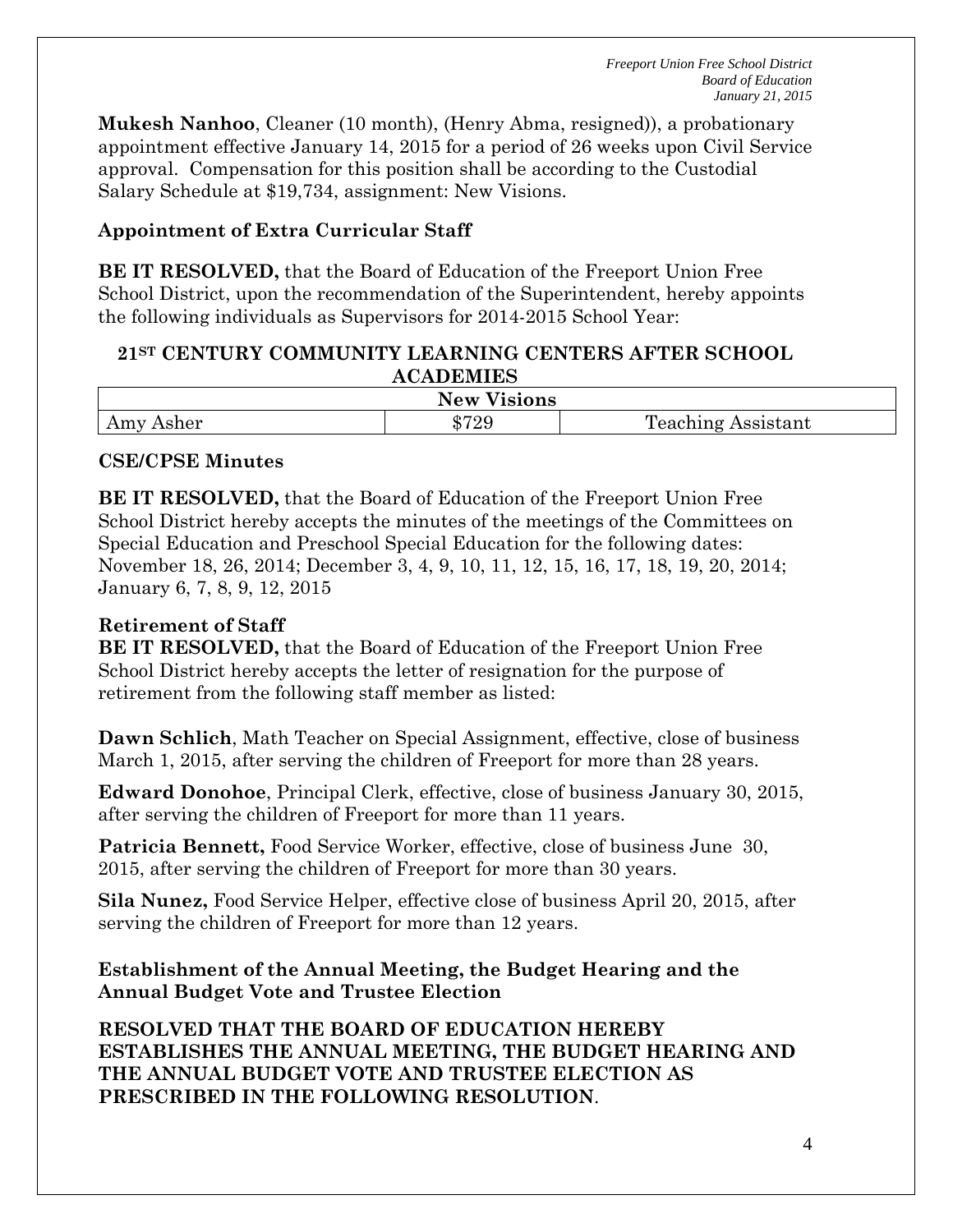**WHEREAS** Section, 2022-a, requires that in a union free school district in a county with a population of one million or more, holding the election of board of education or board of trustees members, the vote upon the appropriation of the necessary funds to meet the estimated expenditures, or on propositions involving the expenditure of money, or authorizing the levy of taxes, provides that such election shall be held on the third Tuesday in May, (May 19, 2015).

**BE IT RESOLVED,** that the Board of Education of the Freeport Union Free School District shall hold a budget hearing on May 6, 2015 at 7:30 PM.

**AND BE IT FURTHER RESOLVED,** that the Clerk of the Board shall, and is hereby directed to, have notices of the Annual Budget Vote and Election to be held on May 19, 2015, published in the Official Papers of the District. These papers shall be *The Freeport Baldwin Leader* and *The Tribune*, two newspapers having general circulation within the District. Said publications shall be at least four times and on the dates as listed for each newspaper. *The Freeport Baldwin Leader* shall be April 2, April 9, April 23, and May 1, 2015, or an alternate date within the required notification period. *The Tribune* shall be April 2, April 9, April 23, and May 1, 2015, or an alternate date within the required notification period, and the Clerk of the Board of Education shall have notices of the May 6, 2015 Budget Hearing published in the Official Papers of the District. Said publications shall be at least four times and on the dates as listed for each newspaper. For the *Freeport Baldwin Leader* it shall be on the dates as listed for the notice of the annual budget vote and election or an alternate date within the required notification period. For *The Tribune* it shall be on the dates as listed for the notice of the annual budget vote and election or an alternate date within the required notification period.

**FURTHER RESOLVED,** that the Board of Registration shall be open in accordance with the Laws of the State of New York every school day in the Administration Building, 235 North Ocean Avenue, between the hours of 8:30 o'clock a.m. and 3:30 o'clock p.m. (local time) until May 12, 2015, for the Annual Budget Vote and Election to be held on May 19, 2015. In addition the Board of Registration will be open May 5, 2015 and May 7, 2015 from 6:00 o'clock p.m. until 9:00 o'clock p.m. for residents to register to vote for the Annual Budget and Trustee election to be held on May 19, 2015.

**AND FURTHER RESOLVED,** that the Board of Education determines that voting machines are to be used for the purpose of recording the vote at said meeting of the District to be held on May 19, 2015, between the hours of 6 o'clock a.m. and 9 o'clock p.m. (local time), pursuant to the provisions of the Education Law, and the Clerk of the District is hereby directed to procure such machines as may be necessary for use at said meeting.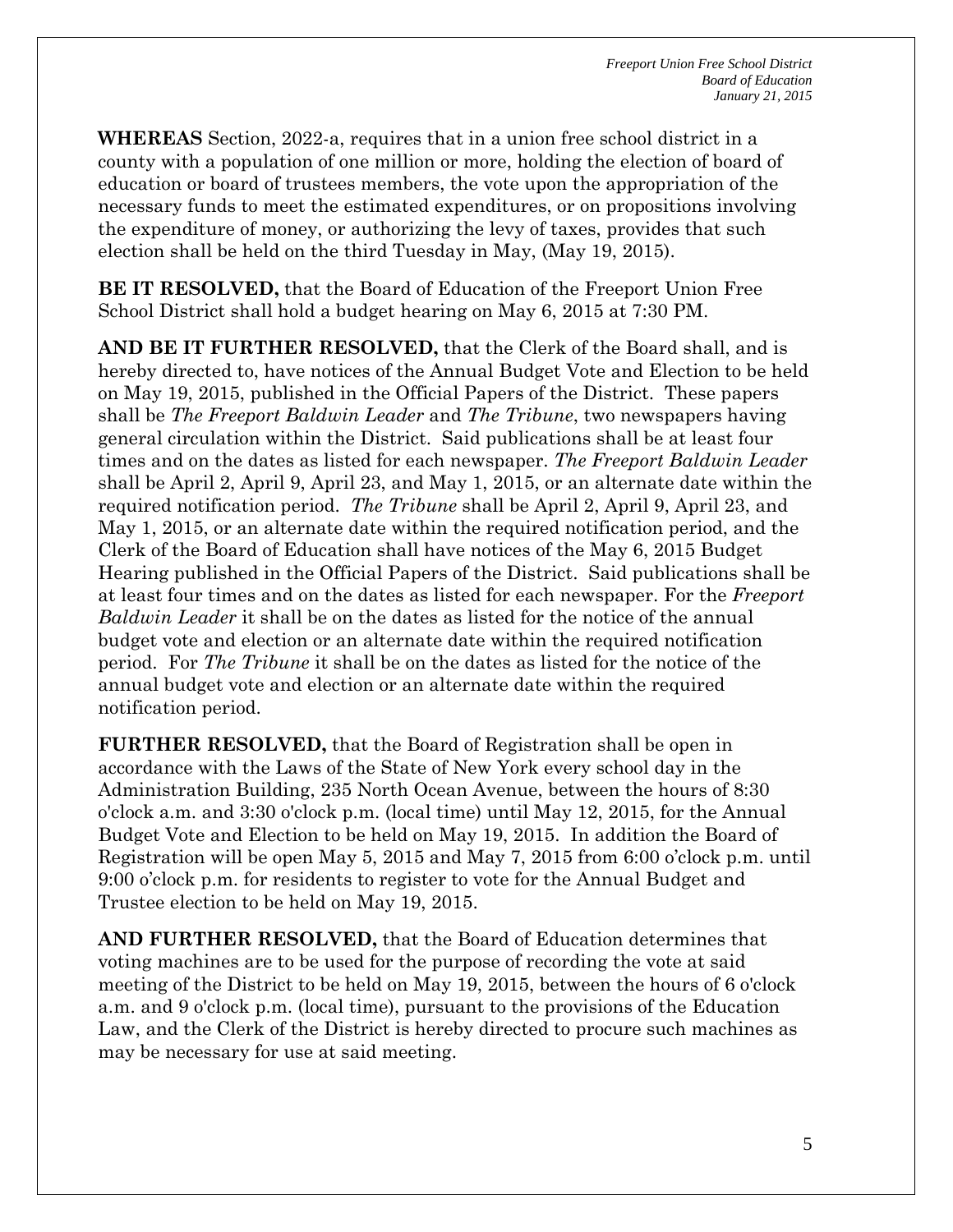**BE IT RESOLVED,** that nominations for the Office of School Trustee shall be filed with the School District Clerk, Administration Building, on or before 5 o'clock p.m. (local time) April 20, 2015, and shall contain at least twenty-nine (29) signatures of qualified voters.

**FURTHER RESOLVED,** that a lottery shall take place on April 20, 2015, at 5 o'clock p.m. for the purpose of determining candidate placement on the ballot.

**BE IT RESOLVED,** that all questions and propositions for the conduct of the meetings and elections, other than those for the Office of School Trustee, which the qualified voters of the District desire to be placed on the voting machines, shall be filed with the School District Clerk, Administration Building, on or before 5 o'clock p.m. (local time), April 20, 2015 upon the presentation of a petition signed by at least seventy-two (72) qualified voters of the School District. The Board of Education reserves the right to edit or amend any proposition without changing the intent thereof.

**BE IT FURTHER RESOLVED,** that petitions for propositions which are required by law to be included in the notice of the annual meeting must be submitted no later than 5:00 p.m. on or before March 20, 2015 upon the presentation of a petition signed by at least seventy-two (72) qualified voters of the School District. The Board of Education reserves the right to edit or amend any proposition without changing the intent thereof.

**BE IT RESOLVED,** that absentee ballots will be provided for the election of Board members and Budget Vote, in accordance with Education Law of the State of New York, §2018-a.

**BE IT FURTHER RESOLVED,** that a Real Property Tax Exemption Report prepared in accordance with Section 495 of the Real Property Tax Law will be annexed to any tentative/preliminary budget as well as the final adopted budget of which it will form a part; and shall be posted on District bulletin board(s) maintained for public notices, as well as on the District's website.

#### **Approval of Consultant(s)**

**BE IT RESOLVED,** that the Board of Education of the Freeport Union Free School District hereby approves the agreements between the following consultant(s) and the Freeport Union Free School District, as per the following for; and

**BE IT FURTHER RESOLVED**, that the Board of Education authorizes the Superintendent (or his designee) to execute said agreements on its behalf.

| Consultant                             | <b>School</b>       | <b>Services Provided</b>                                                                                                                           | Total | Funding       |
|----------------------------------------|---------------------|----------------------------------------------------------------------------------------------------------------------------------------------------|-------|---------------|
|                                        |                     |                                                                                                                                                    | Cost  | <b>Source</b> |
| Innovative<br>Designs for<br>Education | Dodd,<br><b>FHS</b> | Four days of professional development<br>workshops to learn and practice<br>multiple student-led discussion<br>protocols in a model differentiated | 6,700 | General Fund  |